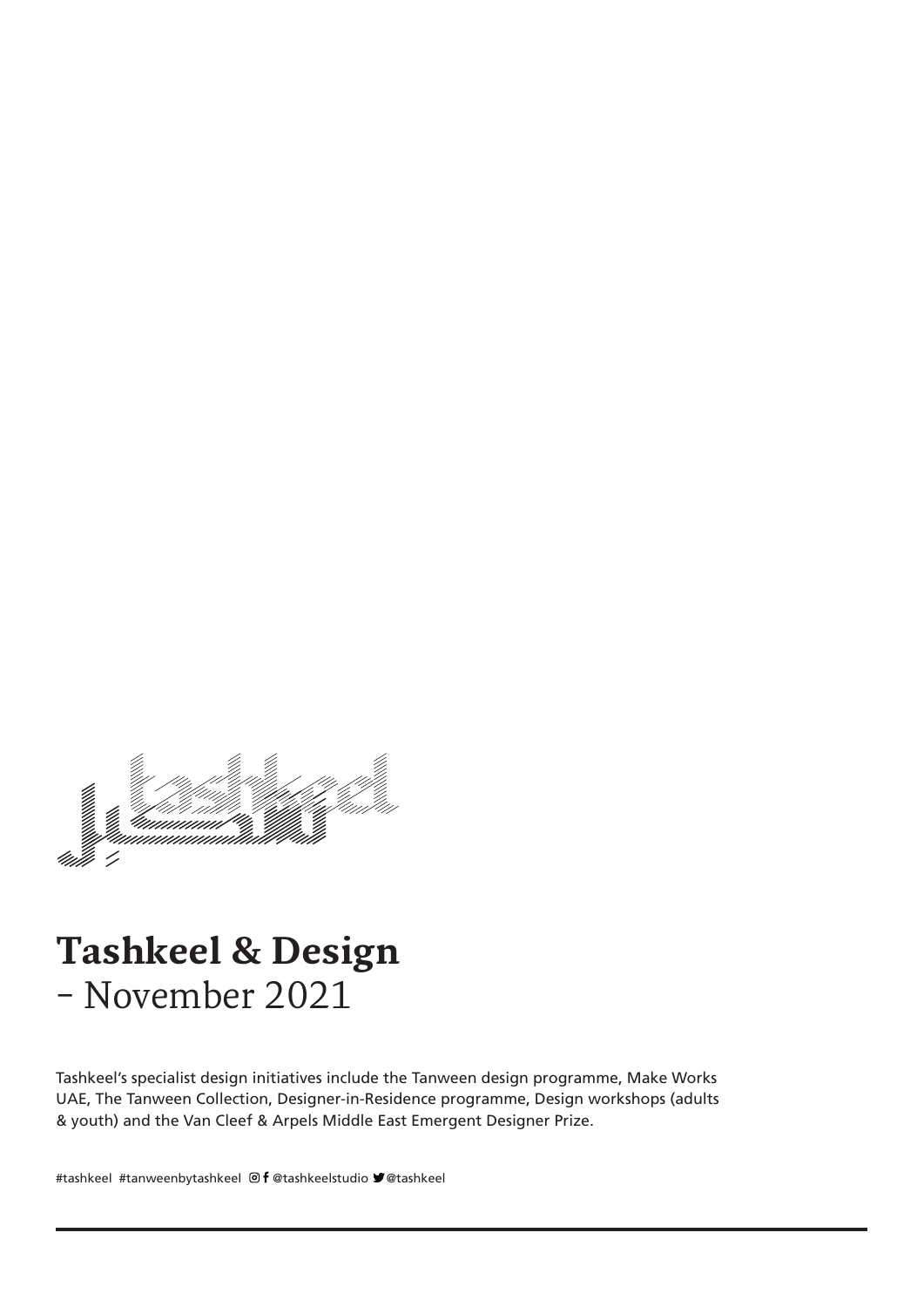| 31 Oct - 5 Dec             | 2021 Tanween Design Programme Open Call                                                                              | tashkeel.org                                 |
|----------------------------|----------------------------------------------------------------------------------------------------------------------|----------------------------------------------|
| <b>Throughout November</b> | Tanween by Tashkeel - selected pieces                                                                                | Dubai Global Connect,<br>Jebel Ali South     |
| 2 Nov                      | Afterschool Arts Club: Zip Line Challenge                                                                            | Tashkeel Nad Al Sheba                        |
| 2 Nov                      | Tashkeel Talk: Working Collaboratively Bahraini-Danish                                                               | <b>Tashkeel Online</b>                       |
| $2 Nov - 5 Jan$            | A Decade of Design exhibition                                                                                        | Tashkeel Nad Al Sheba                        |
| 4 Nov - 30 March           | Launch of 8 <sup>th</sup> Van Cleef & Arpels Middle East Emergent<br>Designer Prize: Kaleidoscope by Neda Salmanpour | Les Salons Van Cleef &<br>Arpels Dubai Opera |
| 6 Nov                      | <b>Laser Cutting Workshop</b>                                                                                        | <b>Tashkeel Nad Al Sheba</b>                 |
| 8 - 12 Nov                 | Tanween by Tashkeel (Stand E21)                                                                                      | Downtown Editions,<br>Downtown Design        |
| 8 - 10 Nov, 4.30-7pm       | <b>Workshops by Precious Plastic Dubai</b>                                                                           | Dubai Design District                        |
| Mon 8 Nov, 5-6.30pm        | Talk: Meet the UAE Creatives: Design Production &<br><b>Funding (Lina Ghalib)</b>                                    | OneLife, Bldng5,<br>Dubai Design District    |
| Mon 8 Nov, 7-8:30pm        | Tashkeel Lecture by <b>Irene Roca Moracia</b>                                                                        | <b>Tashkeel Online</b>                       |
| Tues 9 Nov, 4-5pm          | Talk: Professional Development for UAE Design (Lisa)                                                                 | The Trade Lounge,<br>Downtown Design         |
| Tues 9 Nov, 5-6.30pm       | Talk: Meet the UAE Creatives: Sustainability & Innova-<br>tive Design (Khawla, Eman)                                 | OneLife, Bldng5,<br>Dubai Design District    |
| Wed 10 Nov, 3-4pm          | Talk: Professional Development for UAE Design (Lisa)                                                                 | The Trade Lounge,<br>Downtown Design         |
| Thurs 11 Nov, 12.30pm      | Talk: Building the Future Design Ecosystem:<br>lessons from the 2021 Creative Dubai report (Lisa)                    | Dubai Design District                        |
| Thurs 11 Nov, 5-6.30pm     | Talk: Meet the UAE Creatives: Design Education (Lisa)                                                                | OneLife, Bldng5,<br>Dubai Design District    |
| Fri 12 Nov, 12.30-1.15pm   | Talk: Back to Nature: UAE Material Innovation<br>(Nuhayr, Lina Ghalib, Lisa)                                         | The Forum,<br>Downtown Design                |
| Fri 12 - Sat 13 Nov        | <b>DDW Marketplace</b>                                                                                               | Dubai Design District                        |
| Sat 13 Nov, 4 - 7pm        | PhotoWalk: Nad Al Sheba 1                                                                                            | <b>Tashkeel Nad Al Sheba</b>                 |
| Sun, 14 Nov                | <b>Pitching to Private Clients Workshop</b>                                                                          | <b>Tashkeel Nad Al Sheba</b>                 |
| Sun, 21 Nov                | Tanween Collection pop-up exhibition at the AD<br>Middle East Awards 2021                                            | <b>Hotel TBC</b>                             |
| Mon, 22 Nov                | <b>Working with Wood Workshop</b>                                                                                    | Tashkeel Nad Al Sheba                        |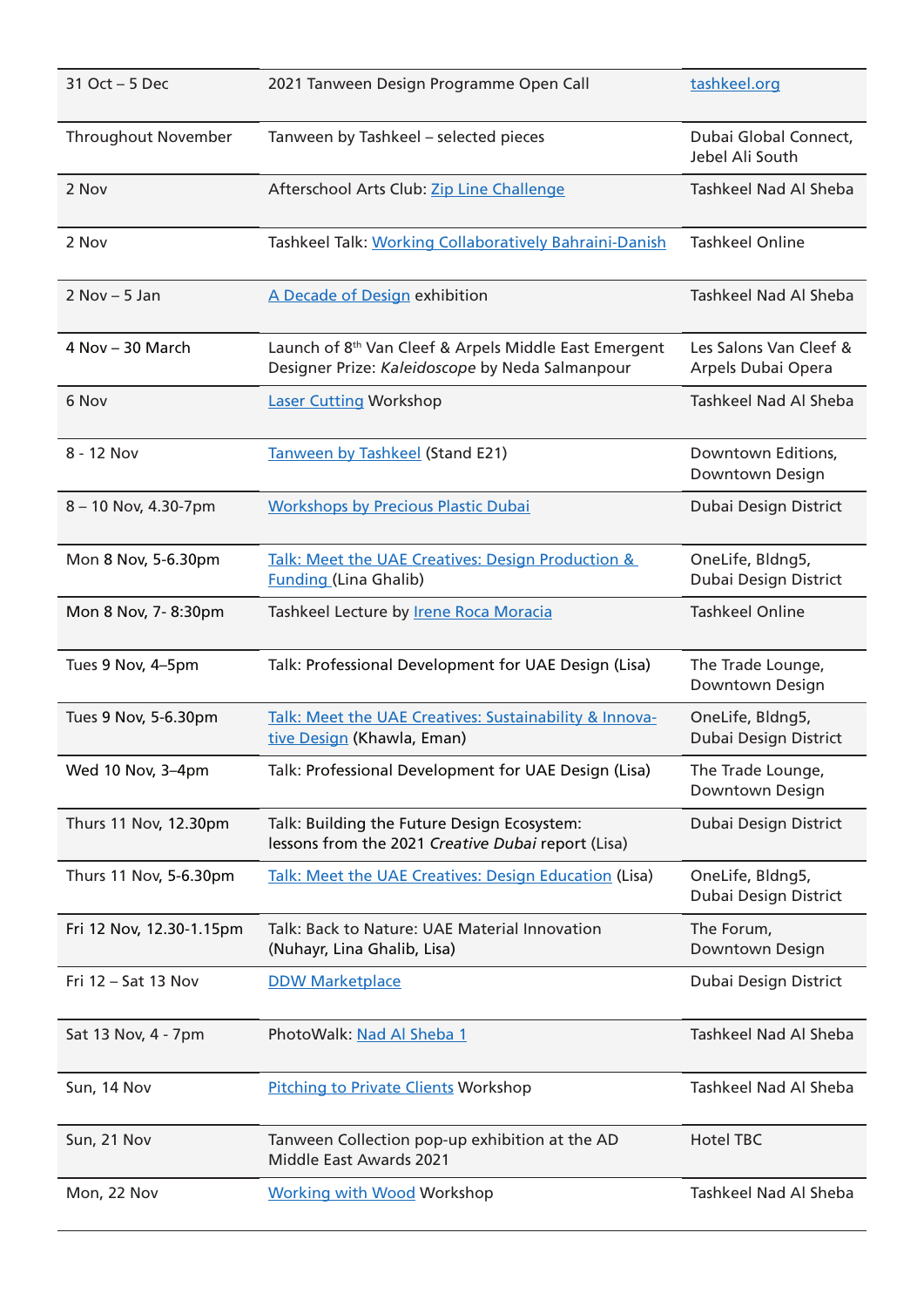## **Contacts for enquiries**

Sales enquiries: Youssef Achour marketingmanager@tashkeel.org Press & PR: Karam Hoar karam@tashkeel.org Tanween design programme: Salim Ahmed salim@tashkeel.org Talks & Lecture: Lisa Ball-Lechgar lisa@tashkeel.org Marketplace: Tashkeel Accounts accounts@tashkeel.org Workshops: Hiba Farhat professional practice@tashkeel.org

## **Schedule Summaries**

## 2021 Tanween Design Programme Open Call, 31 Oct - 5 Dec

Tashkeel invites entries from designers, artists, engineers and scientists who wish to undertake intensive 12-month professional development training to identify sustainable design solutions leading to the conception and production of one or more products for the retail market. This is the ninth edition of the programme, which has invested in the careers of 25 UAE-based design practitioners so far.

## Tanween by Tashkeel, Dubai Global Connect, Throughout November

Dubai Global Connect (DGC), the mega-scale B2B wholesale market being built by the Investment Corporation of Dubai, has welcomed Tashkeel at its Visitor Centre in Dubai South. The showcase at DGC displays unique furniture and home pieces from the Tanween Collection on a rotating baisi to ensure interior designers and other industry professionals will be able to experience the entire collection over the next 12 months. On display in November are *Qaws* by Neda Salmanpour, Baskota and *Hizz* by Studio MUJU.

#### Tashkeel Talk: Working Collaboratively, 2 November

Join the Tashkeel Talk with Bahraini-Danish, an architecture and design studio established in Bahrain in 2016 by Batool Alshaikh, Maitham Almubarak and Christian Vennerstrøm Jensen.

## A Decade of Design Exhibition, 2 Nov - 5 Jan

2021 marks the tenth anniversary of Tashkeel's commitment to the UAE design sector. Since 2011, Tashkeel has enabled 35 designers to embark on professional development training, leading to over 40 prototypes and resulting in over 25 furniture and lighting pieces inspired by, designed and made in the UAE. The exhibition charts Tashkeel's journey in design over the last 10 years through the contexts of collaboration, identity, material and craft development while contributing to UAE manufacturing and production. Part of the satellite programme of Dubai Design Week.

## 8<sup>th</sup> Van Cleef & Arpels Middle East Emergent Designer Prize, 4 Nov – 30 March

Neda Salmanpour's floor lamp Kaleidoscope responds to the theme of 'biomimicry – butterflies'. It was selected from 50 entries from across the Gulf by a panel of judges including design experts Cyril Zammit and Pratyush Sarup. As well as the commission, Neda receives an all-expenses paid trip to Paris.

## **Tanween by Tashkeel at Downtown Design, 8 – 12 Nov**

Tanween by Tashkeel nurtures the UAE design aesthetic through a range of commercially available, limited edition pieces inspired by, designed and manufactured in the UAE by emerging UAE-based designers whom Tashkeel has supported. These furniture and lighting pieces integrate traditional crafts and contemporary design practice, often using innovative applications of traditional materials and techniques that are integral to UAE identity.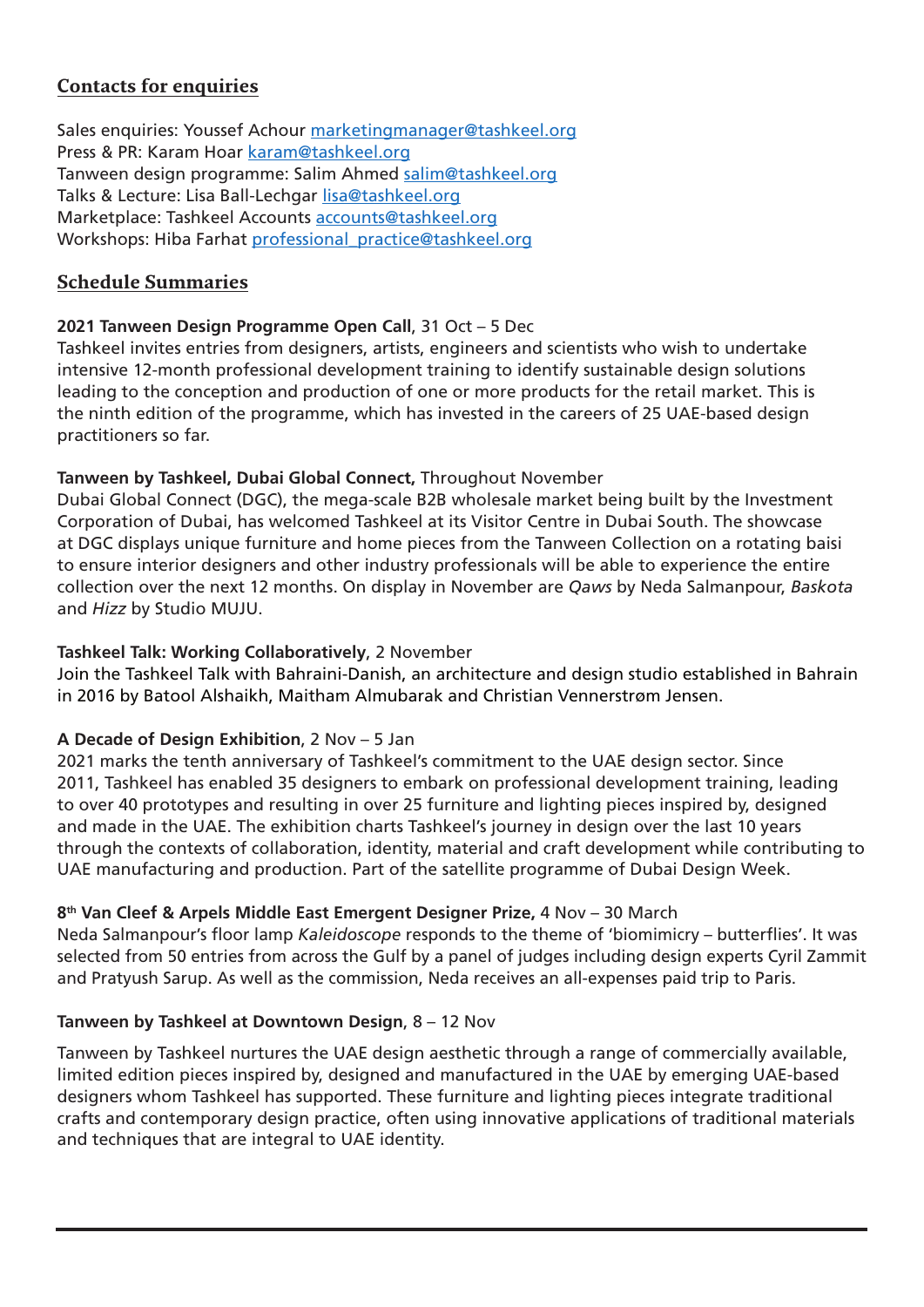The Tanween by Tashkeel at stand (E21), Downtown Design 2021 represents Tashkeel's commitment to innovating sustainable solutions for contemporary product design informed by the heritage, identity and natural environment of the United Arab Emirates.

We are debuting 7 pieces from 2021 Tanween design programme and 3 pieces already part of the Tanween Collection. The aim is to generate sale orders for all the pieces on display.

- *Kapok series chair & stool* by Tasnim Tinawi (debut)
- Taht Al Ghaf lights (2) and necklance by Khawla Al Balooshi (debut)
- Sehra cabinet by Eman Shafig (debut)
- SEEDS series ottoman and bag by Nuhaur Zein (debut)
- *Yereed* by Lina Ghalib
- Katta by Yara Habib
- Liminal table by Hala Al Ani

The world is running out of sand for construction. There is an abundance of desert sand in the Gulf but it is too fine and smooth for cement and concrete. Finding a way to use it could revolutionise the construction industry. **Eman Shafiq's** Sehra **cabinet** demonstrates the potential of BioSand, a locally sourced biodegradable desert sand-based construction material as an alternative to stone quarrying and concrete production. BioSand was developed by Eman Shafiq on the 2021 Tanween Design Programme by Tashkeel.

The mass import of construction and design materials together with the loss of intangible heritage means that uses of locally available, natural resources has become overlooked. **Khawla Albalooshi's** Taht AI Ghaf series of wall mounted lights demonstrates the material possibilities of the ghaf, the national tree of the UAE. During the 2021 Tanween Design Programme by Tashkeel, Khawla developed equipment and a treatment method to transform ghaf wood into a translucent material that can be used in the fashion and furniture industry.

The fabrication of synthetic and animal leathers can harm the environment and generate excessive wastage. During Tanween 2021, Nuhayr Zein developed a plant-based leather alternative for use in product and fashion markets. Demonstrated by the SEEDS series ottoman, Leukeather is a sustainable naturally textured material alternative to exotic leather. It is made from the pods of the white popinac tree (Leucaena Leucocephala), a species abundant in the UAE as well as many other parts of the world.

Reliance on imported materials for manufacturing can be redressed by reviving the value of native shrubs and groundcover as sustainable resources, particular in countries facing increasing soil salinity. tolerant shrub Aerva Javanica, historically valued for its medicinal purposes and counteracting sand based stuffing for today's design market. Desert-cotton is sourced from the buds of the native, salt-**Tasnim Tinawi's Kapok chair and ottoman** demonstrates the potential of desert-cotton as a plantmigration. An Tanween 2021 outcome.

Around 500,000 tons of palm waste is generated each year in the UAE. While some is recycled, the rest goes to landfills or is burnt. Joining the substantial research into palm trees across the world, Lina Ghalib's PlyPalm (created during Tanween 2020) is a sustainable material cultivated seasonally from shed palm leaf branches into a structurally sound, hardwood material suitable for furniture as demonstrated by her limited edition bench-seat, Yereed.

Research indicates increasing salinity of renewable groundwater tables due to non-sustainable irrigation methods and the infiltration of seawater. As scientists research ways to use salt flats and high saline content soils, the design sector has a role to play too as demonstrated by